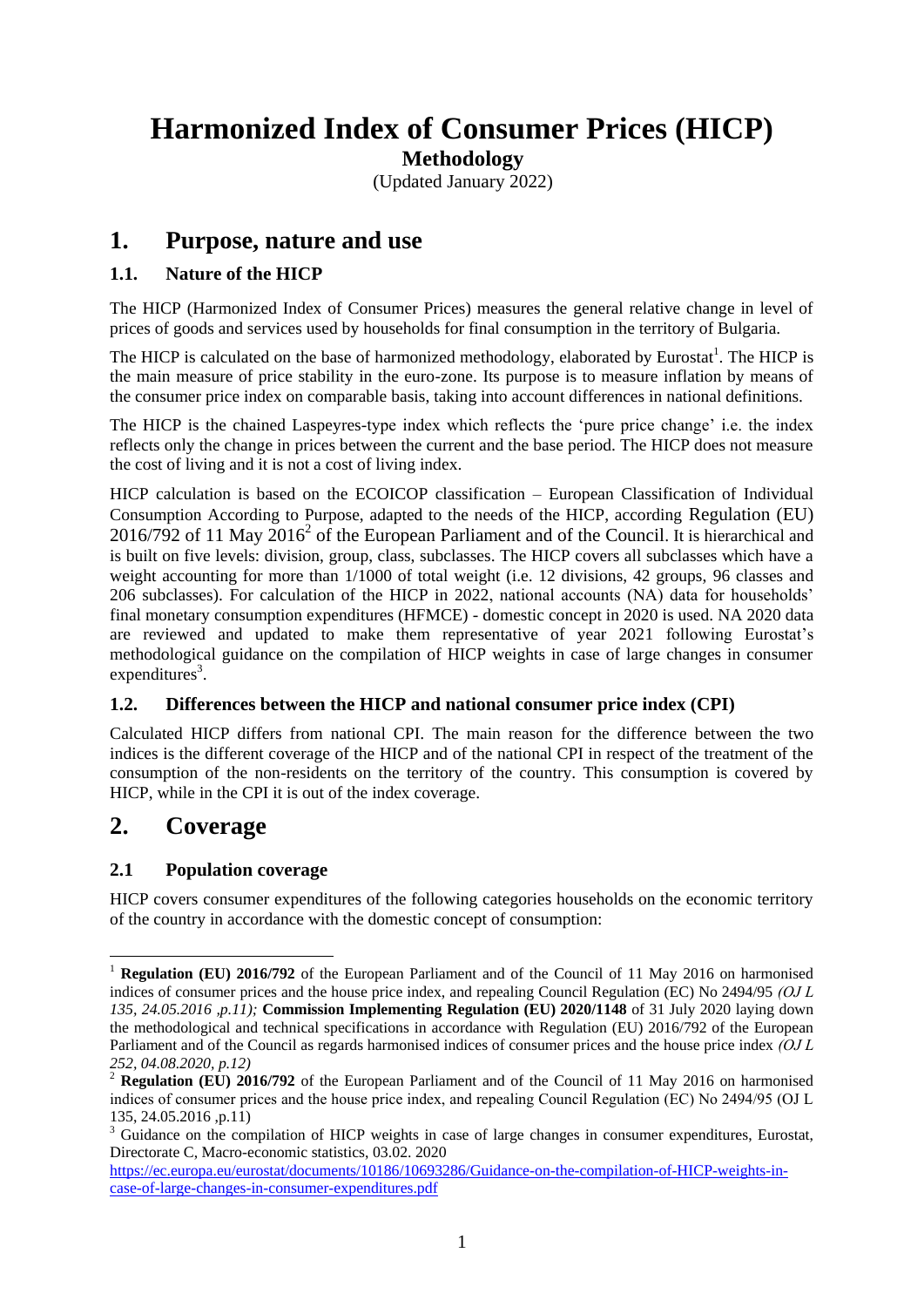- expenditures of resident (Bulgarian) households, including institutional households;
- expenditures of non-residents (foreign citizens).

HICP excludes:

- expenditures of the resident (Bulgarian) households abroad;
- expenditures for consumer goods for business purposes.

#### **2.2 Geographic coverage**

The HICP covers the entire area of the country.

All regions of Bulgaria are covered in the sample of localities where the prices for HICP are collected. At this stage, non-probability sampling techniques (cut-off) are applied. The localities are sampled according to the number of population and according to the volume of retail sales of each locality.

HICP includes 27 district centres (NUTS III) in its sampling framework. Over 50% from population of the country live there and over 65% from sales are realized.

Furthermore, the sample is stratified between the district centres. The main principle is to have different numbers of price observations in each district centre according to the population in it. The district centres are stratified in three groups: (1) capital, (2) 'big' and (3) 'small' centres.

# **3. Price collection, weights and sampling**

### **3.1. Price collection period and frequency of price collection**

Prices of the most of goods and services are collected each month and the price collection period is between  $1<sup>st</sup>$  and  $30<sup>th</sup>$  calendar day of the month (prices are not collected during the weekends and public holidays). Most of the prices are observed regionally by price collectors – qualified specialists, employed in the regional statistical offices (RSOs): the weight of locally collected prices is 79% in total HICP weight. The prices of electricity, mobile phones, personal computers, books, newspapers, electronic games, insurance, packaged holidays, hotels in holiday centres, camping sites, youth hostels and similar accommodation services, banking services, administrative fees, legal services and accountancy and some of the health, transport and telecommunication services are collected centrally.

### **3.2. Weights**

<u>.</u>

HICP weights are constructed according to the requirements of the Commission Implementing Regulation (EC)  $\mathcal{N}$  2020/1148<sup>4</sup>. The weights for HICP reflect the structure of the HFMCE – domestic concept.

National accounts are the main source of data for construction of the HICP weights at the highest levels of aggregation. In constructing of the weights for HICP, data from NA are adapted as follows:

= Household final consumption expenditures, **HFCE – domestic concept**, as resulting from NA,

**−** Own final consumption (to the extent that it forms part of HFCE and does not involve monetary transactions) – mainly imputed rentals COICOP 04.2.0

**−** Expenditure on the following COICOP classes:

a) Narcotics (COICOP 02.3.0)

b) Games of chance (COICOP 09.4.3)

<sup>4</sup> **Commission Implementing Regulation (EU) 2020/1148** of 31 July 2020 laying down the methodological and technical specifications in accordance with Regulation (EU) 2016/792 of the European Parliament and of the Council as regards harmonised indices of consumer prices and the house price index *(ОJ L 252, 04.08.2020, p.12)*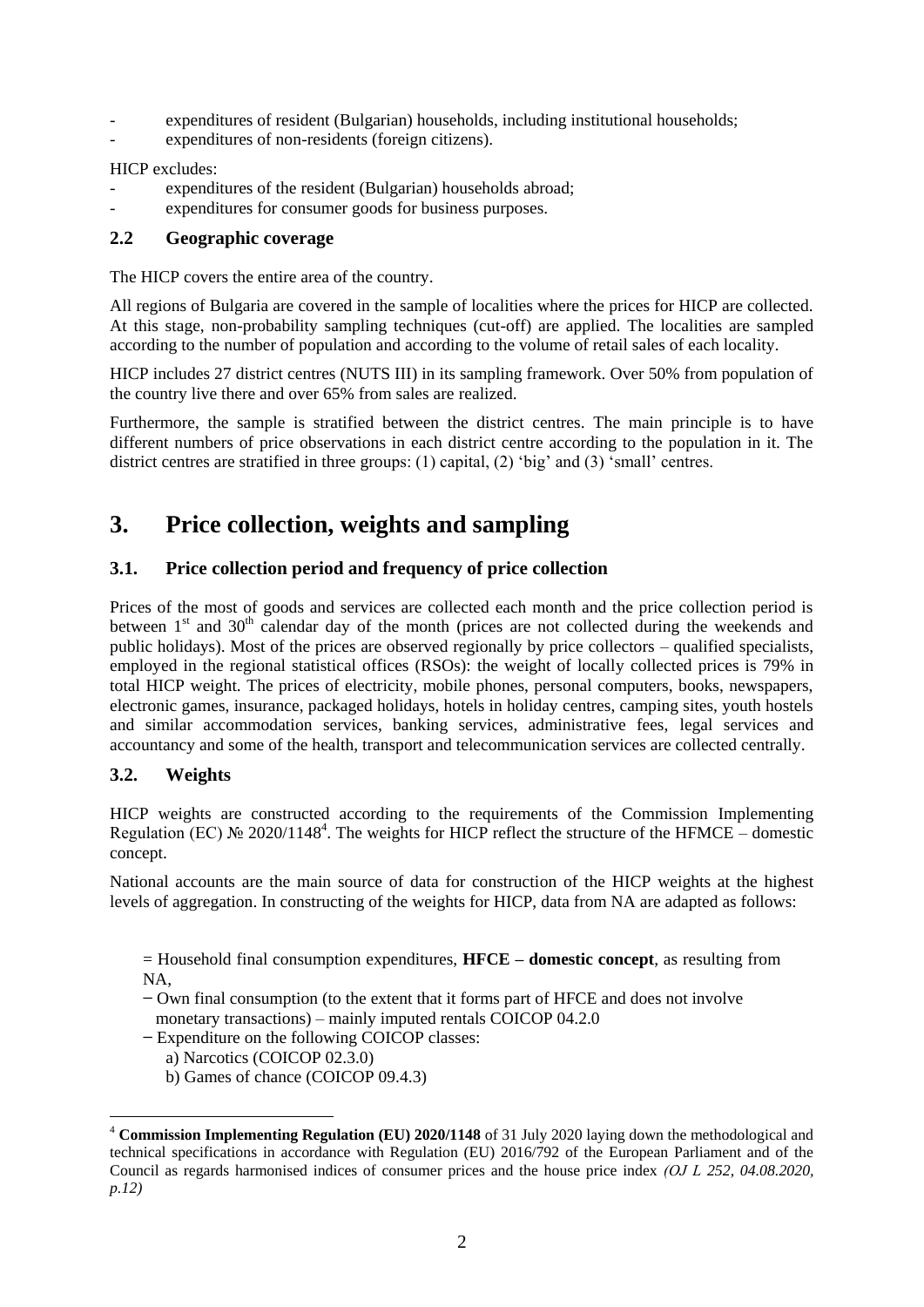- c) Prostitution (COICOP 12.2.0)
- d) Service charge for life insurance (12.5.1)
- e) Administrative charges of private pension funds and the like (COICOP 12.6.2)

**=** Household final monetary consumption expenditures, **HFMCE – domestic concept**.

Data from household budget survey (HBS) is used for construction of the weights at the lower levels of aggregation, where the information from NA is not available.

The additional data sources are used for construction of detailed weights for electricity, heat energy, water supply, sewage collection, telecommunication services, tobacco, medicines, fuels, cars, transport services, personal computers, insurance, hotels, books, newspapers and magazines. 455 elementary aggregates (EAs) are available at the lowest level of aggregation.

The item weights are expressed as a part of total expenditure of all goods and services fell into index scope.

Weights are price-updated to December 2021 for ensuring of the common base period of the index.

Weights are reviewed and updated annually based on NA and HBS results and on other data sources.

### **3.3. Selection of the observation points (outlets)**

The prices are collected in the selected observation points (outlets) – sample of stores, shops, restaurants, cafes, etc. in the sample of localities. The sampled outlets are drawn using non-probability sampling techniques: so called 'purposive' or 'judgmental' sampling. The selection is made at regional level by price collectors in regional statistical offices.

The number and the structure of the observation points are done in a way that can assure the optimum number of prices collected, which are sufficient to represent national prices for any of observed group of goods and services. The number of observation points is determined proportionally to the population in the selected district centres and to the volume of retail sales in the relevant outlets. The sample includes outlets, which:

- have a large volume of retail sales;
- supply a variety of goods, representative of the relevant elementary aggregates groups.

The main types of trade are covered, including supermarkets, hypermarkets, general and specialised stores and market stalls. Mail order and Internet shopping are not included in the index (till now they are not relevant). Prices for electricity, cars, mobile phones, PCs, pre-recorded recording media, electronic games, books, packaged holidays, banking services, hotels in resorts and some transport and telecommunication services, are collected from Internet sites of the respective supplies.

### **3.4. Techniques for section and specification of the representative goods and services**

The prices of specially selected representative products (sample of goods and services representatives, so called 'consumer basket') are collected. Selection and specification of the products is done jointly by staff in central office and by price collectors in regional statistical offices.

Procedures for specifying the goods and services representatives can be described as follows:

definition of an initial product sampling framework using HBS results;

 use of alternative data sources for the definition of the exact characteristics of the sampled products (administrative data, privately-owned data bases, etc.) , in addition to HBS data, where possible;

 use of price collectors' field experience when information from the HBS and other data sources is not enough for the definition and specification of the sampled products;

extraction of the sample using purposive sampling techniques.

The specifications for individual goods/services are more or less detailed; indicating size, unit, materials, model, brand characteristics, etc. How tight or loose the specifications will be depends on the nature of the product. If a product has many characteristics could affect its price, the specification is more exact. There are detailed specification in case of cars, medicines, fuels and some foods and services. For the most of the products looser specifications are used.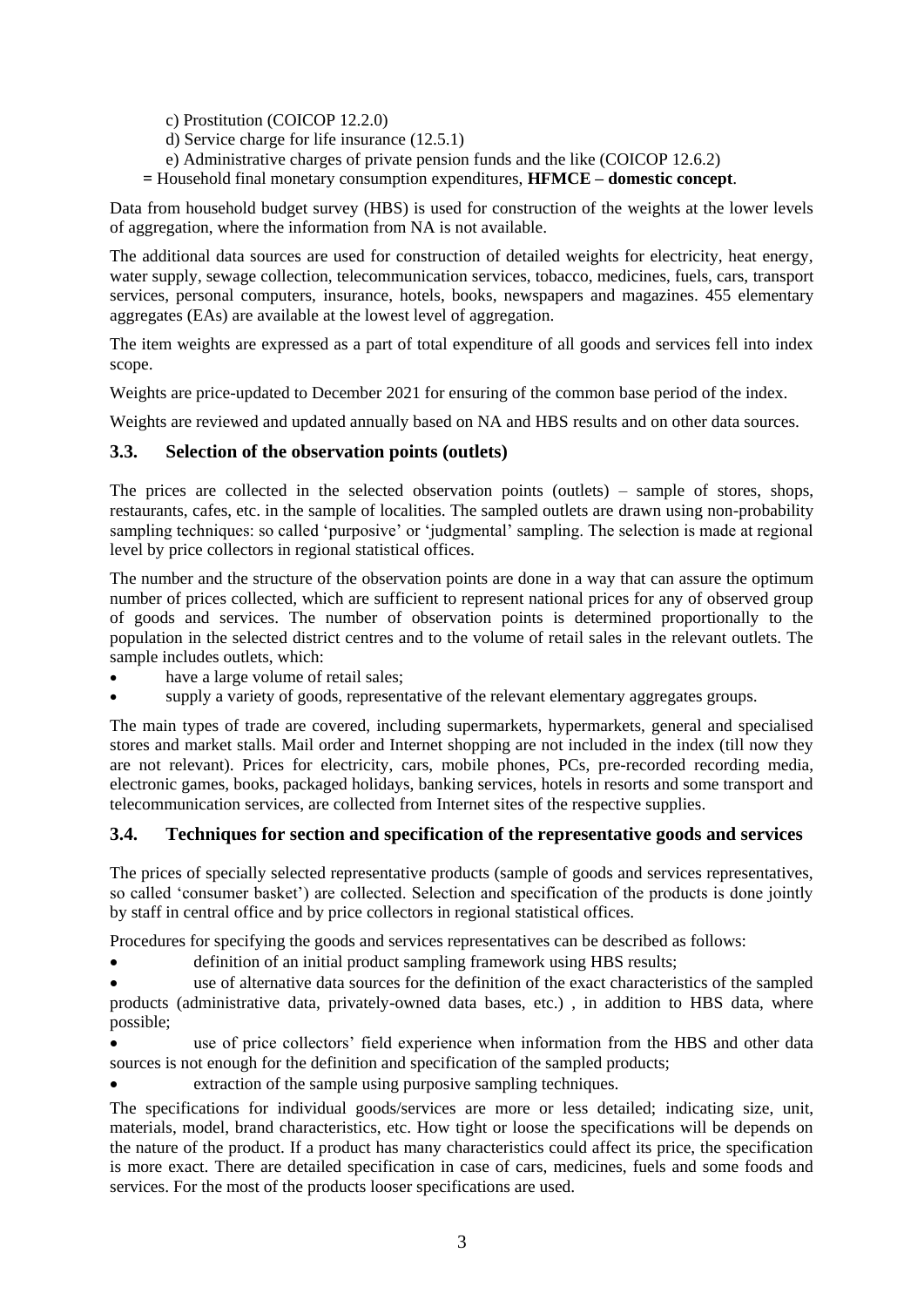The specific variety of the good/service (reference product-offer), whose price will be collected in the sampled outlet, is selected by price collectors. They are instructed to pick the 'typical' product variety:

- which is the most sold in the sampled outlet; and;
- which meets as close as possible the specification of the product.

At the end of each year during the annual CPI/HICP revision several letters with instructions for the price collectors are sent to RSOs. The procedures for selecting the particular product in outlets are covered in them. The issue is also discussed on the seminars/workshops with price collectors, which take place regularly.

#### **3.5. Sample size** (reference year 2022)

#### **Number of price observations per month: 40 833**

Food and non-alcoholic beverages **14 163** Alcoholic beverages, tobacco **1 518** Clothing and footwear **6 567** Housing, water, electricity, gas and other fuels **1 076** Furnishings, household equipment and routine household maintenance **4 371** Health **3 104** Transport **1 669** Communication **204** Recreation and culture **2 059** Education **99** Restaurants and hotels **2 983** Miscellaneous goods and services **3 020**

#### **Number of representative products (goods and services): 846**

Food and non-alcoholic beverages **167** Alcoholic beverages, tobacco **25** Clothing and footwear **121** Housing, water, electricity, gas and other fuels **107** Furnishings, household equipment and routine household maintenance **76** Health **60** Transport **53** Communication **51** Recreation and culture **64** Education **6** Restaurants and hotels **57** Miscellaneous goods and services **59**

**Number of observation points:** above **6 400.**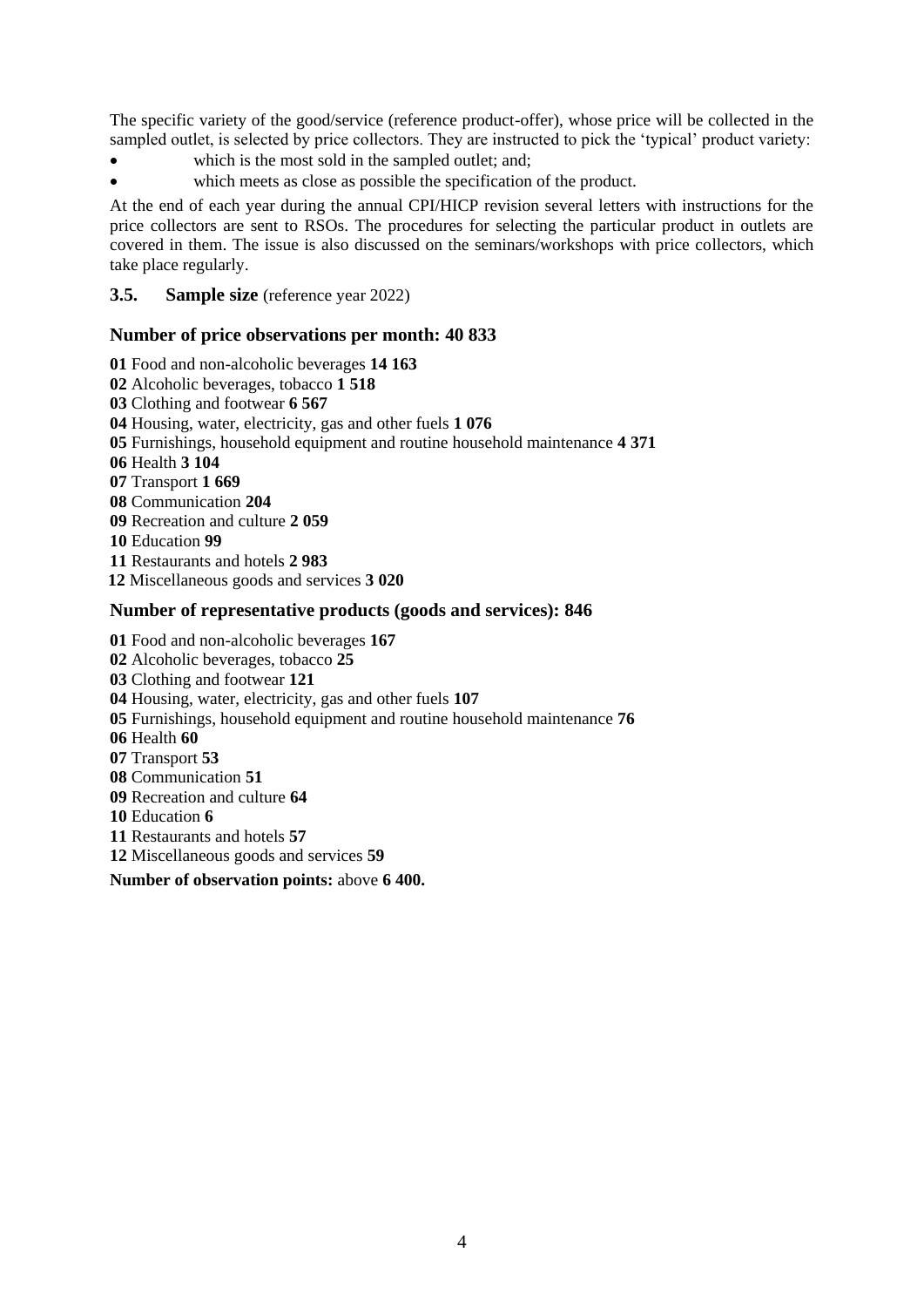# **4. Compilation practices**

# **4.1. Computation of the lowest-level indices**

For compilation of price indices for elementary aggregates, the ratio of geometric mean prices is used.<sup>5</sup>

# **4.2. Computation of the high hierarchical level indices and of the total index**

The Laspeyres formula is used in the compilation of the high-level indices and of the total index $6$ .

# **4.3. Index reference period**

1

The index reference period is  $2015=100^7$ .

# **5. Data preparation methods and procedures**

## **5.1. Controls on the quality of the data**

Data quality checks and validation work is distributed between central office and regional statistical offices, but most of the data editing work is carried out at the national level by Statistics of Consumer prices and PPP Division in NSI.

The data validation process at regional offices can be divided into two stages. The first one takes place during the entering of the collected prices into the computer system and the second stage – after the data has been typed and processed into the system, when information is checked and validated by specialists in regional statistical offices and if necessary, prices are cross-checked in outlets.

The validation of the data in the central office is done after the first index calculation. The prices are checked and validated by the experts at the CPI division. Data quality checks fall into the following types of validation: 'relevant' index change validation (extreme and unusual price levels/changes); missing prices validation; outlets replacement validation; product specification change validation; fresh products price change validation; etc.

There is no automatic rejection of observed prices in our validation process. Each case (problematic price) is considered individually and all necessary modifications are done only on the basis of relevant information.

## **5.2. Treatment of the missing observations and replacements**

In case of temporally missing price the imputation is done in the  $1<sup>st</sup>$  and in the  $2<sup>nd</sup>$  month. For estimation of the missing price the method of matching samples is used and the short-term approach is applied – the imputation is done using the short-term price relative. If the price is still missing in the  $3<sup>rd</sup>$  month, the price collector is obliged to select a replacement.

When replacing an old product by a new replacement product, price collectors are instructed to:

 Choose another product with the most similar quality and the one that accounts for the substantial amount of sales value in the outlet; and,

Ask for the price of the new replacement product in the previous month.

When replacing an outlet, price collectors are told to choose a new one, which has to be:

<sup>5</sup> **Commission Implementing Regulation (EU) 2020/1148** of 31 July 2020 laying down the methodological and technical specifications in accordance with Regulation (EU) 2016/792 of the European Parliament and of the Council as regards harmonised indices of consumer prices and the house price index *(ОJ L 252, 04.08.2020, p.12)*

<sup>6</sup> **Regulation (EU) 2016/792** of the European Parliament and of the Council of 11 May 2016 on harmonised indices of consumer prices and the house price index, and repealing Council Regulation (EC) No 2494/95 *(ОJ L 135, 24.05.2016 ,p.11)*

<sup>7</sup> **Commission Implementing Regulation (EU) 2020/1148** of 31 July 2020 laying down the methodological and technical specifications in accordance with Regulation (EU) 2016/792 of the European Parliament and of the Council as regards harmonised indices of consumer prices and the house price index *(ОJ L 252, 04.08.2020, p.12)*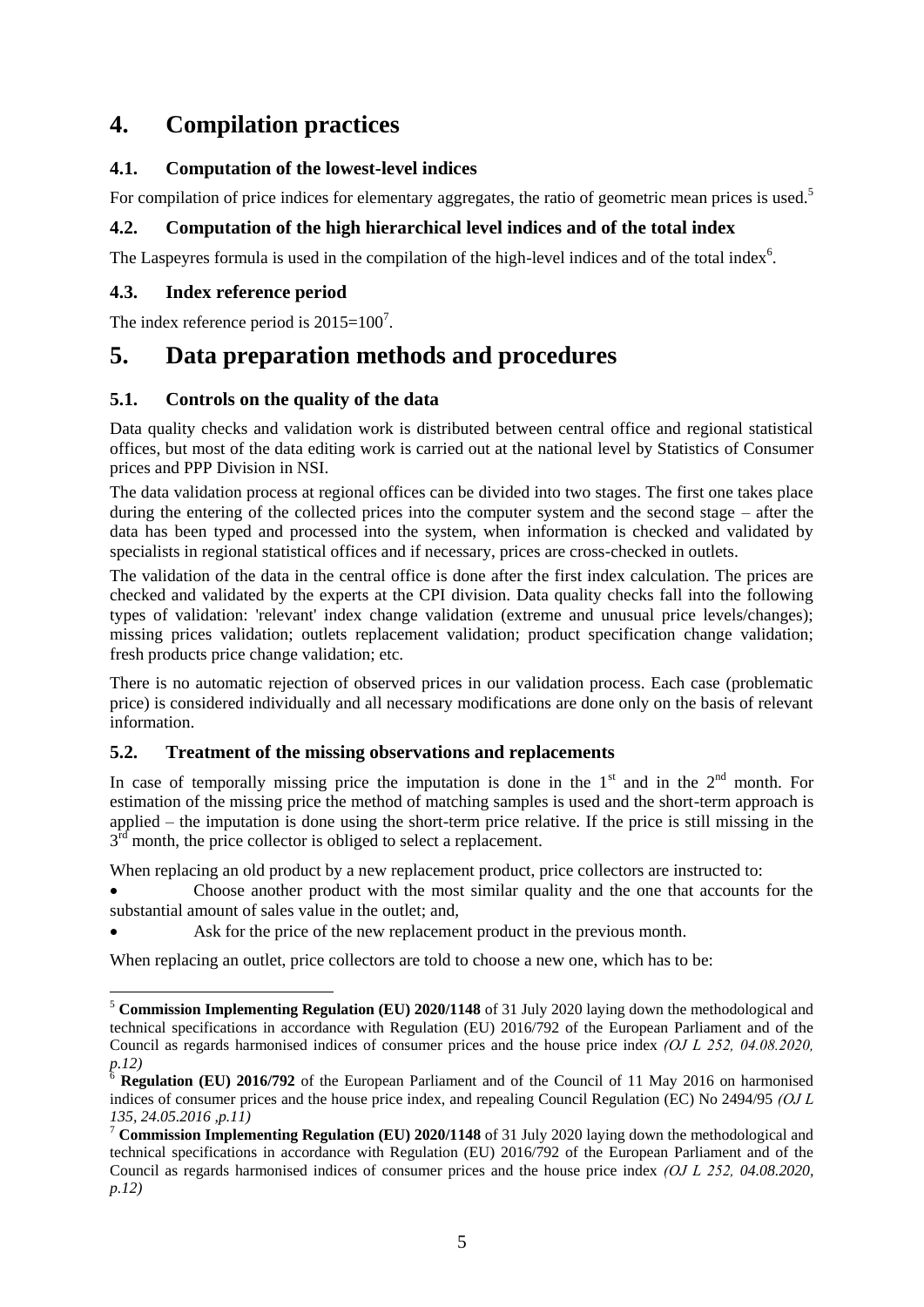- as close as possible to the old outlet;
- of the same type;
- as similar as possible to the old outlet in term of their sales values.

#### **5.3. Treatment of the quality changes of the observed products**

When the HICP is calculated, it is important to be priced the products with unchangeable quality, because the change in prices should reflect only 'pure' price changes not changes due to change in the quality of the observed products.

The most influential methods with dealing with quality change of products are:

 Annual overlap. For many of the products new samples are drawn each year during the annual revision of consumer basket. December is used as linking month and then the dual price collection is done – the prices are collected both for the old and for the new sample. Quality differences between these two samples are then eliminated by overlap method called 'annual overlap'.

 Direct comparison. Price collectors are instructed to measure the price for the same variety throughout the year and if the variety disappears permanently from the market, they should choose another one with the most similar quality. In these cases, direct comparison method is applied, because of the minor difference in quality between the old and the new variety.

 Implicit quality adjustment methods. In some particular cases, the second approach is not applicable, due to the fact that quality difference between old and new product is 'significant', and implicit quality adjustment methods are applied: (a) overlap is used when the prices of both products are available in the same time period; (b) bridged overlap is used when they are not available; and (c) option cost.

Quality adjustment procedures are done centrally by the staff in central office. At regional level, price collectors do not make any quality adjustments; they are only instructed to report to central office for the all cases of considerable quality changes of the replacement products.

### **5.4. Introduction of newly significant goods and services**

The procedures for identification of newly significant goods and services is based on:

- Analyses of HBS data on the structure of household expenditures;
- Price collectors information:
- Research and consultations with suppliers;
- PPP survey:
- Eurostat list.

<u>.</u>

Newly significant good and services are introduced at the end of each year (in December) during the annual revisions of consumer basket.

### **5.5. Treatment of price reductions**

Seasonal sales, other sales prices and reduced prices (e.g. special offers, discounts, etc.) are included in the index when they are available to all potential consumers with no special conditions attached.

### **5.6. Treatment of seasonal products**

The seasonal products are treated according to the requirements of the Commission Implementing Regulation (EC) N  $2020/1148$ <sup>8</sup>.

The fixed-weight approach is used for determining of the weights for seasonal items i.e. during the whole year indices of seasonal products are calculated with fixed weights.

<sup>8</sup> **Commission Implementing Regulation (EU) 2020/1148** of 31 July 2020 laying down the methodological and technical specifications in accordance with Regulation (EU) 2016/792 of the European Parliament and of the Council as regards harmonised indices of consumer prices and the house price index *(ОJ L 252, 04.08.2020, p.12)*